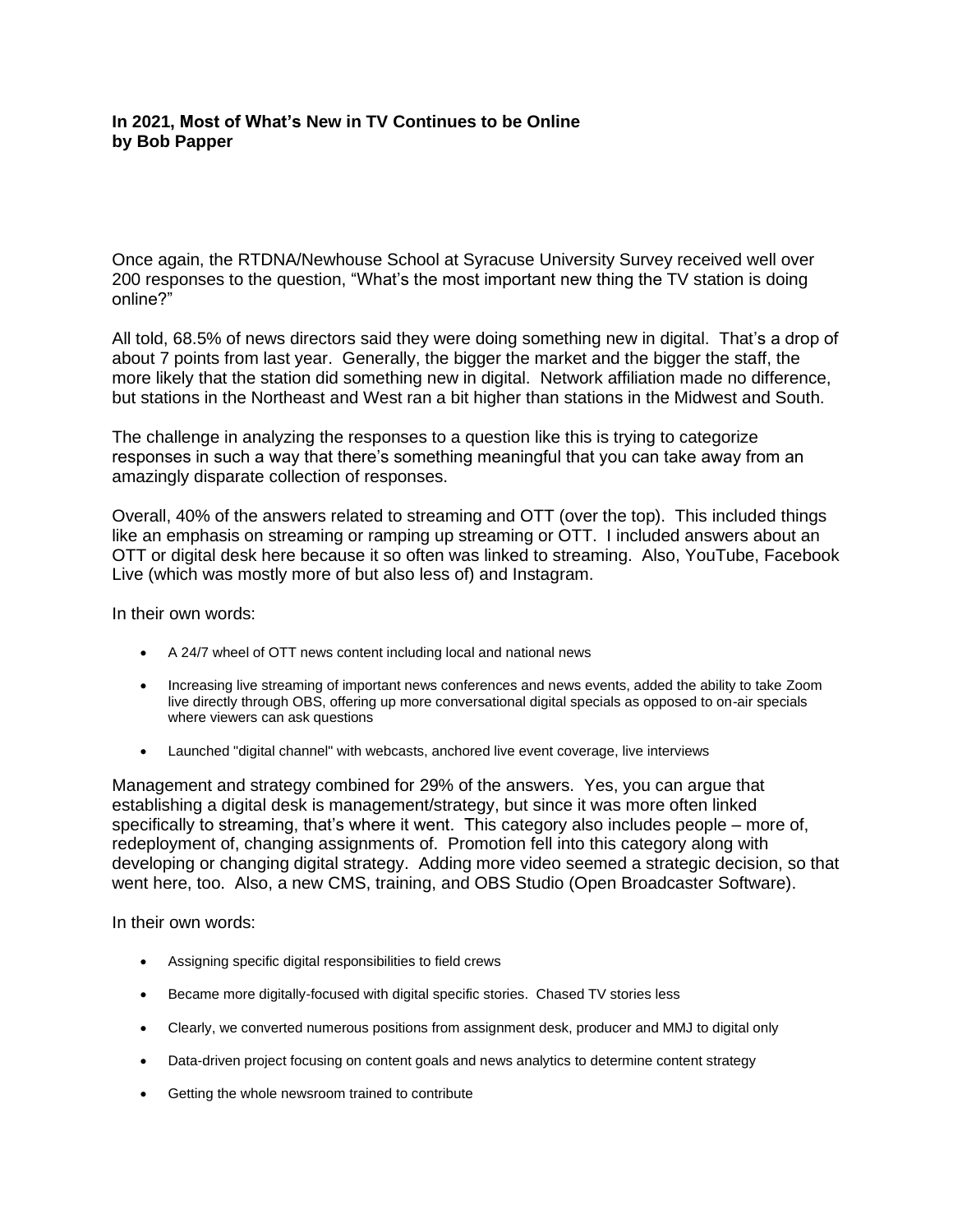- Hired a digital data reporter to produce exclusive, data-driven content for the web
- Naming an assistant ND of streaming/OTT and beginning to build content under that umbrella
- Running a digital newsroom largely independent of the broadcast newsroom
- We are building a digital team so there is someone responsible for keeping us on task following our digital strategy. Also, I wrote a digital strategy for us to follow
- We are really JUST getting our digital ramped up
- We've begun to use our digital analytics as a real-time view of what people want to see, and we use that information to guide our day and story choices

Content comprised 24% of the responses. Sure, streaming involves streaming content, so the categorization depended on the emphasis of the answer. Included here were answers about running more digital content, special projects on jobs, restaurants, court cases, businesses remaining open, sports, weather and, most often, COVID.

In their own words:

- "Getting Answers" segments for COVID info
- COVID-19 section, extensive livestreaming of all official briefings related to it

5% of the responses addressed special features that stations worked on. Yes, most involved content, but the emphasis of the answer was on the delivery system rather than what was being delivered. Newsletters, podcasts, and efforts with Alexa led the way here.

Other was just 2%.

I didn't ask whether a TV station has a website because it's been a decade since the last time a TV station that runs local news didn't have one.

I've also stopped asking whether a station website had certain online elements like video, stills, calendars, etc. As websites matured, changes had become few and mostly inconsequential. Starting three years ago, I just asked if stations had "added or eliminated anything meaningful" from the station website. Nearly three-quarters, 72.5%, said no. That's down six points from a year ago.

So what did the 27% add or cut?

First, almost all of what was added was content, so we're not talking about new concepts, we're talking about new content added to a station's website.

Not surprisingly, the big addition was information on the coronavirus, at 39.5% of all changes. In second place was special projects, at 9.2%. Those two take us to nearly half of all changes.

Election/political and live streams came in at 8% each.

Five percent involved Spanish language newscasts or story translation. Everything else just got one or two mentions, including a new content management system (CMS), a new podcast, a jobs board, OTT, weather, sports and so on.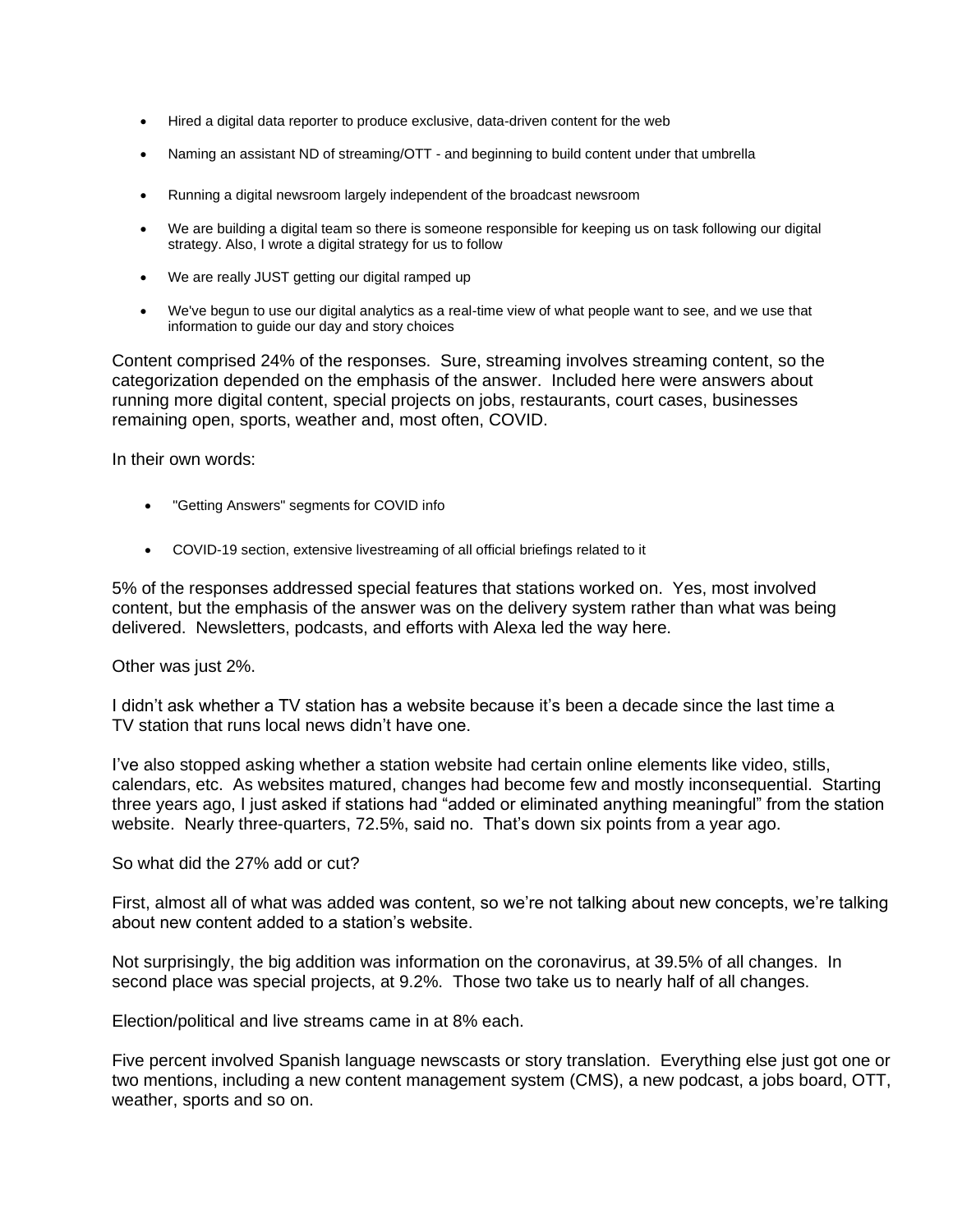| <b>AII TV</b>         | 24.7% |
|-----------------------|-------|
| Markets 1-25          | 29.1  |
| Markets 26-50         | 26    |
| <b>Markets 51-100</b> | 23.2  |
| Markets 101-150       | 22.6  |
| Markets 151+          | 25.3  |
| Staff size            |       |
| $51+$                 | 27.2  |
| $31 - 50$             | 24.9  |
| $21 - 30$             | 25.2  |
| 11 - 20               | 19.5  |
| $1 - 10$              | 24.5  |

#### **Percentage of web content that's only on the web - 2021**

Overall, web content that's only on the web remained almost exactly the same as a year ago, which was exactly the same as the year before. Big talk about digital-only content doesn't seem to result in increases of digital-only content. There were no meaningful differences among network affiliates or based on region.

# **Percentage of web content that's user-generated - 2021**

| <b>AII TV</b>         | 10%  |
|-----------------------|------|
| Markets 1-25          | 9.8  |
| Markets 26-50         | 12.6 |
| <b>Markets 51-100</b> | 10.6 |
| Markets 101-150       | 7.8  |
| Markets 151+          | 10.1 |
| Staff size            |      |
| $51+$                 | 12.4 |
| $31 - 50$             | 10   |
| $21 - 30$             | 11.7 |
| $11 - 20$             | 4.2  |
| 1 - 10                | 6.3  |

User-generated content on the web rose 2 points from last year, which still puts it a point and a half behind two years ago. Most sub-groups went up a point or two. Fox affiliates were noticeably lower than all others.

# **Web traffic**

# **TV station website traffic during the past 30 days - 2021**

|                    | Page Views (in thousands) | Unique Visitors (in thousands) |
|--------------------|---------------------------|--------------------------------|
| All TV             | 5,139                     | 1,601                          |
| <b>Market Size</b> |                           |                                |
| $1 - 25$           | 8,990                     | 2,857                          |
| 26-50              | 8,592                     | 2,561                          |
| 51-100             | 5,069                     | 1,512                          |
| 101-150            | 3,223                     | 777                            |
| $151+$             | 2,202                     | 693                            |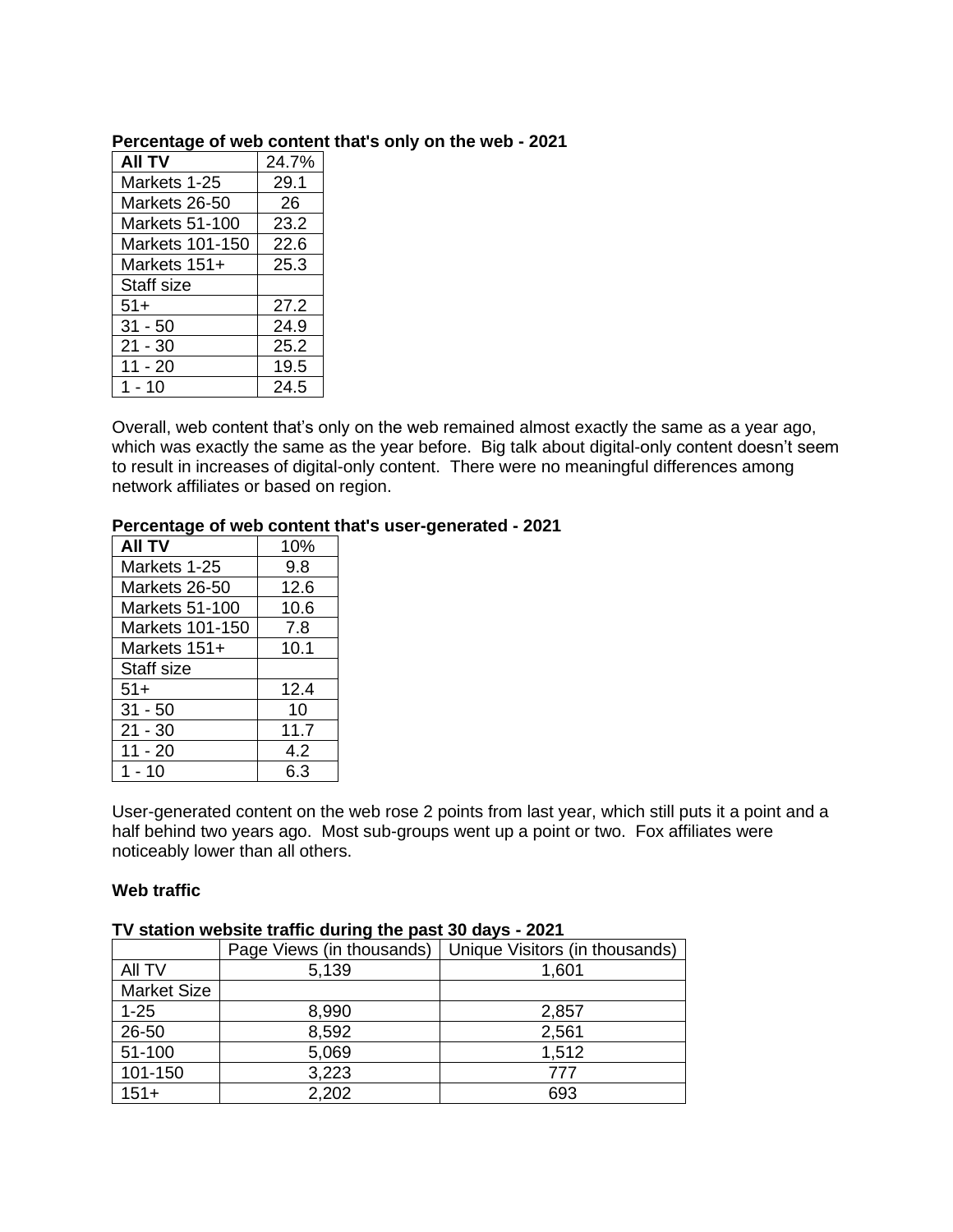With just one exception, page views and unique visitors were uniformly up this past year. And most of the gains were substantial. The one exception was page views for stations in markets 101 to 150. 41% of news directors said they didn't know the numbers. That's up from 31% last year and a surprise. Not knowing page views and visitors is the same as not knowing how much TV audience you have. Makes it hard to figure out if what you're doing is right or wrong. The percentage not knowing web audience figures was erratic by market size. Generally, as staff size decreased, knowledge of web audience did too. Still, 34% of news directors with the largest staffs were unable to answer the question.

# **Podcasts**

Podcasts are getting more and more attention in media trade journals, but they're still not getting much attention at TV stations. The median (typical) number of podcasts at a TV newsroom is zero, and the average is just half a podcast.

|                    | Average Number | <b>Median Number</b> |
|--------------------|----------------|----------------------|
| All TV             | 0.5            |                      |
| <b>Market Size</b> |                |                      |
| $1 - 25$           | 0.9            | O                    |
| 26-50              | 0.8            |                      |
| 51-100             | 0.5            |                      |
| 101-150            | 0.5            |                      |
| $151+$             | 0.3            |                      |
| <b>Staff Size</b>  |                |                      |
| $51+$              | 1.3            | O                    |
| $31 - 50$          | 0.4            |                      |
| $21 - 30$          | 0.3            |                      |
| $11 - 20$          | 0.1            |                      |
| $1 - 10$           | ง.7            |                      |

**How many different podcasts do you run per week?**

Note that the median number of podcasts  $-$  zero  $-$  is true for every subgroup of TV stations except non-commercial stations, where the median number is two. Overwhelmingly – at 85.2% -- stations report that they're running the same number of podcasts this year compared to last year. Mostly, of course, that's zero. 10.1% say they're running more, and 4.6% say fewer. The percentage saying they're running more is down substantially from last year (10.1%), and the percentage saying fewer is up from last year's 2.2%.

# **Apps**

The percentage of TV stations with apps edged up to 96.2%. Up half a point from last year. Stations without any apps hit almost every category. In other words, while there weren't many non-participants, they were spread out across almost all subgroups. Except the Northeast, where every station had at least one.

Once again, both the average (2.2) and median (2) number of apps per station were about two. The top station had 60 apps (that's what they said), and every market size had stations with 3 to 4 or more apps.